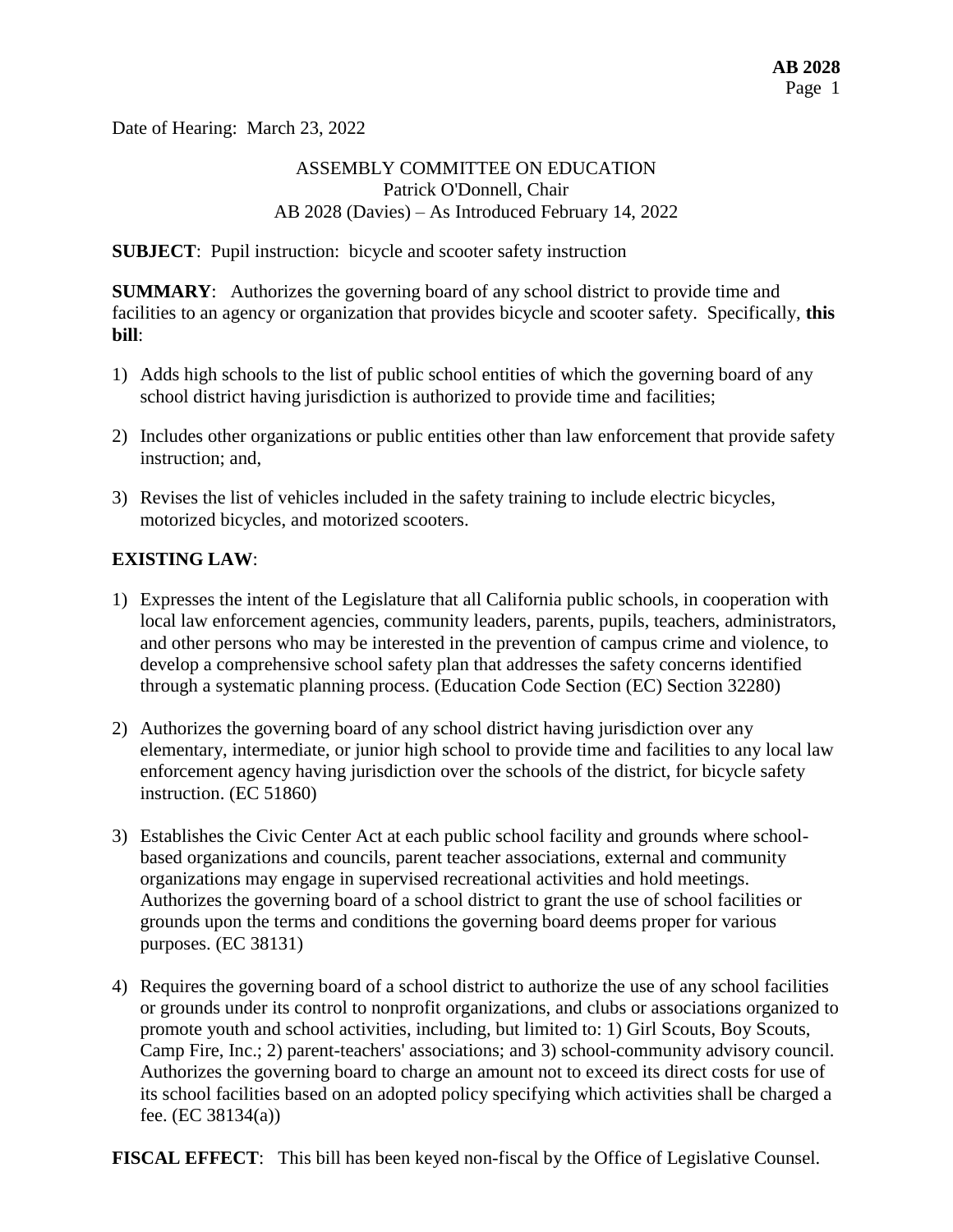### **COMMENTS**:

*Need for the bill.* The author states, "California is leading the way when it comes to our push for cleaner ways to get around our communities. One of the great technologies to come out of this push is the popularity of electric and motorized bikes and scooters. While these products are easy to access, they do require some getting used to. This is especially true if the person operating one has never driven anything before. AB 2028 is a simple measure to allow all students, regardless of age, to have this training if a school district wishes to partner with law enforcement or other public agencies to provide safety training and exercises."

*E-bikes and electric scooters have different use and injury patterns compared to traditional pedal operated bicycles.* According to a 2019 article by The Injury Prevention Journal, *Injuries associated with electric-powered bikes and scooters: analysis of US consumer product data*, people using electric bicycles (E-bikes) were more likely to suffer internal injuries and require hospital admission. Additionally, powered scooter injuries were nearly three times more likely to result in a diagnosis of concussion. E-bike-related injuries were also more than three times more likely to involve a collision with a pedestrian than either pedal bicycles or powered scooters. However, there was no evidence that powered scooters were more likely than bicycles to be involved in a collision with a pedestrian.

*While population-based rates of pedal bicycle-related injuries have been decreasing, particularly among children, reported E-bike injuries have been increasing dramatically*. In the study published in The Injury Prevention Journal, an analysis of injury patterns and trends associated with E-bikes, powered scooters, and pedal bicycles from 2000 to 2017 using the US National Electronic Injury Surveillance System was conducted. Younger age groups, most notably ages 10-14, accounted for most power scooter injuries.

Figure 1. E-bike injury rates treated in US Emergency departments per 100,000 total US population from 2000-2017. (Source: The Injury Prevention Journal, 2019)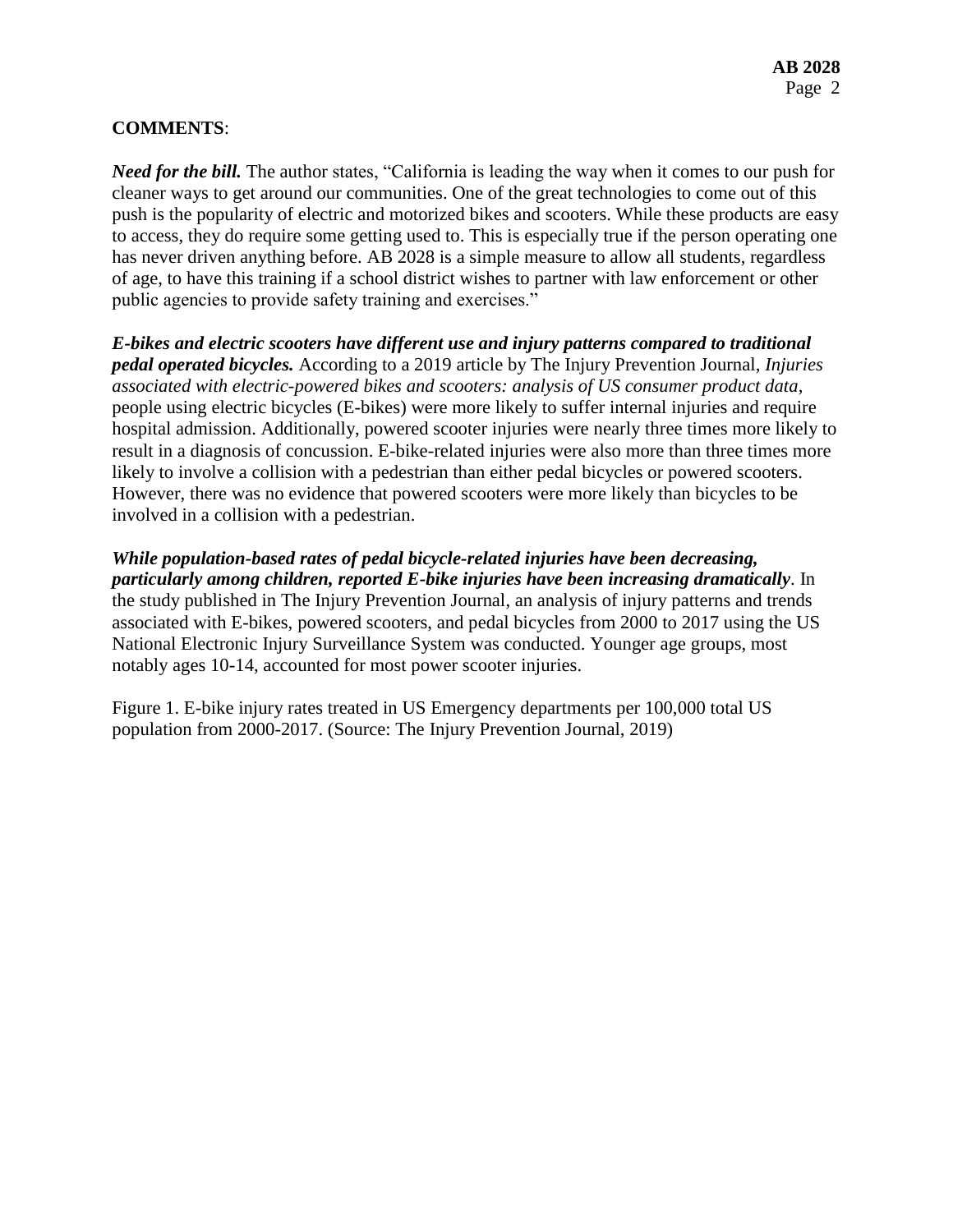

*Injuries from nonmotorized scooters in the United States are still sizeable in number.*  According to the study published in the American Journal of Emergency Medicine*, Injuries from nonmotorized scooters treated in emergency departments in the United States, 2005–2020*, injuries from nonmotorized scooters in the United States are still sizeable in number and can be prevented by greater use of protective equipment. Injuries predominate among males and children in the age category of 5 to 9. Over time, the geographic location of injuries has shifted away from the home location and increased in "places of recreation

or sport" or "other public places." This study has found that injuries from nonmotorized scooters have spiraled downwards in recent years in the United States. While this is a positive observation, injuries from nonmotorized scooters still approximates 40,000 annually. Young children, especially those in the 5 to 9 and 10 to 14 year old age groups, are particularly vulnerable to being injured. *The Committee may wish to consider adding nonmotorized scooters to address the injury rate associated with the mode of transportation.* 



Figure 2. Nonmotorized scooter injuries by year in the United States. (Source: American Journal

of Emergency Medicine, 2022)

*Alternate transportation is expected to grow.*  Cycling is on the rise in California. According to the California Transportation Plan 2050 (CTP 2050), a publication from California Department of Transportation (Caltrans) that provides a blueprint for the future of California transportation, "In the months following the outbreak of COVID-19,

more Americans embraced active travel. California cities that typically have low bicycle ridership, such as Riverside and Oxnard, experienced a 90% to 125% increase in bicycle miles traveled. Stockton, Bakersfield, Fresno, Sacramento, and San Diego also experienced increases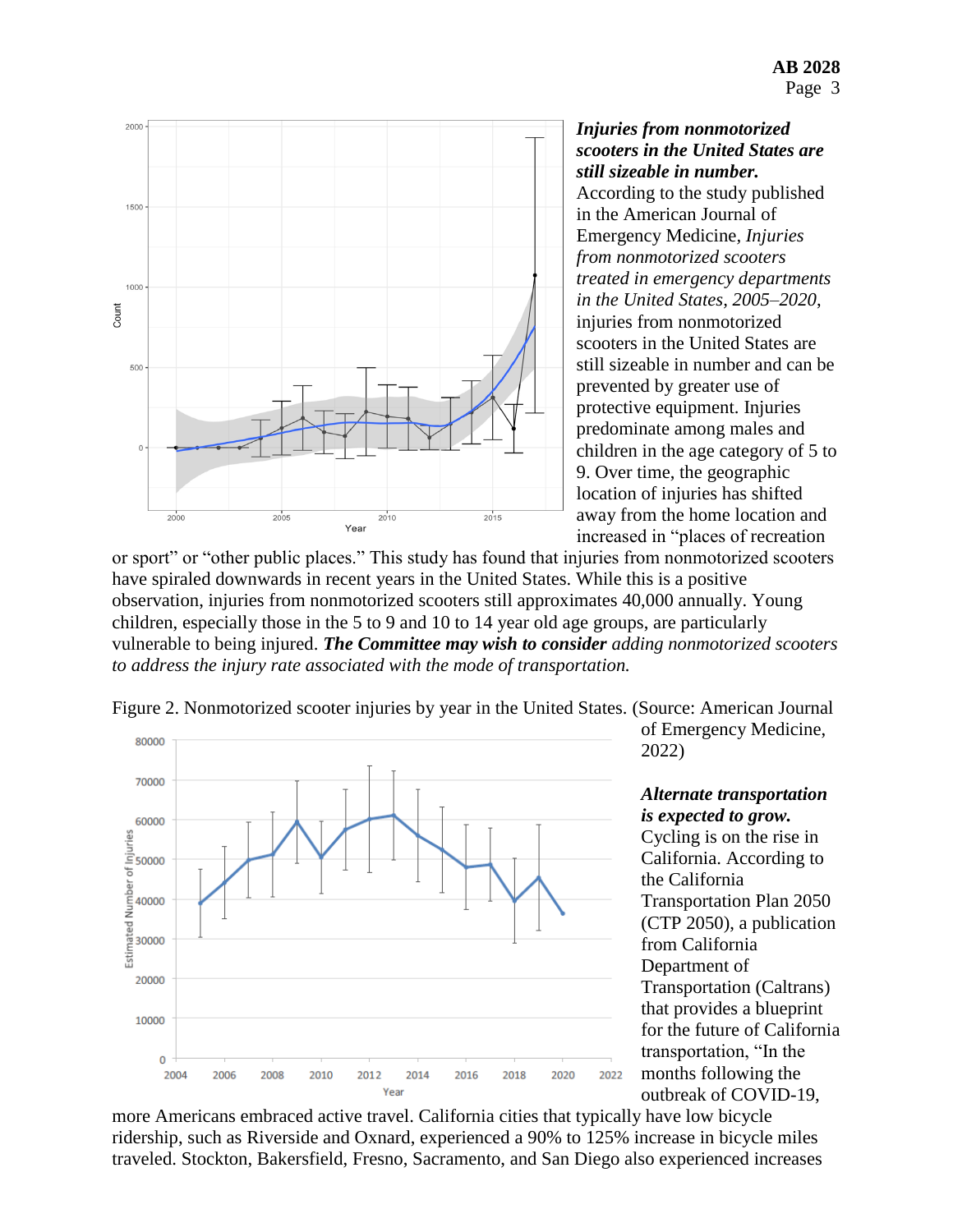of more than 50%. Trends suggest that travelers shifted from transit to active travel when risks increased. In San Francisco, many residents who needed to make essential trips opted to walk or bike. Recreational biking and walking have also skyrocketed. The Rails-to-Trails Conservancy observed a 110% increase in trail use compared to the same period in 2019."

CTP 2050 estimates that bicycle and pedestrian travel could increase by 45% by 2050. It goes on to note that this increase only represents a half percent mode shift away from auto use, and that "If we are to achieve our climate goals and improve public health and quality of life in California communities, we must do more to make active transportation a viable and competitive mode of transportation."

**Schools are currently partnering with non-profits and law enforcement.** Currently, there is no central source that states how many safety classes are being conducted statewide. According to the California Highway Patrol, the agency created a Bicycle Safety Course with information related to bicycle safety and maintenance. The online course is open to anyone; however, there is no safety information regarding the safety guardrails for motorized scooter and E-bikes.

The city of Encinitas, in partnership with the San Diego County Bicycle Coalition, offers free-ofcharge classes on road rules, where to ride, general bike safety, emergency maneuvers, legal rights and responsibilities available to all schools, including high schools, in the city. A special focus on regulations for e-bikes and tips about where to ride and how to ride an e-bike legally and safely are included in the instruction (Source: Encinitasca.gov).

*Intent of the Civic Center Act.* The Civic Center Act was originally enacted to ensure public access to publicly funded facilities for purposes that benefit the community. It requires the governing board of a school district to authorize the use of any school facilities or grounds under its control to nonprofit organizations, and clubs or associations organized to promote youth and school activities, including, but limited to, the Girl Scouts, Boy Scouts, Camp Fire, Inc., parentteachers' associations; and a school-community advisory council.

*Liability protection.* School districts are protected from liability in certain conditions. The Tort Claims Act governs all lawsuits brought against local governmental entities, including school districts. The Act provides school districts with protection from liability for injuries to recreational users of school property. There are a few statutes imposing liability that could potentially apply to a school district which include:

- 1) Liability for a "dangerous condition" on its property meaning a risk of injury when the property used with regular care in a normal manner i.e. a tree covering a stop sign.
- 2) Liability for an injury is caused by a school's failure to carry out a "mandatory duty" such as supervision during school-sponsored events.

*Arguments in opposition.* One individual states, "There's no reason for this to be restricted to electric/motorized transportation devices."

*Related legislation.* AB 122 (Boerner Horvath) of the 2021-2022 Session would have required a person riding a bicycle, when approaching a stop sign at the entrance of an intersection, to yield the right-of-way to any vehicles that have either stopped at or entered the intersection, or that are approaching on the intersecting highway close enough to constitute an immediate hazard, and to